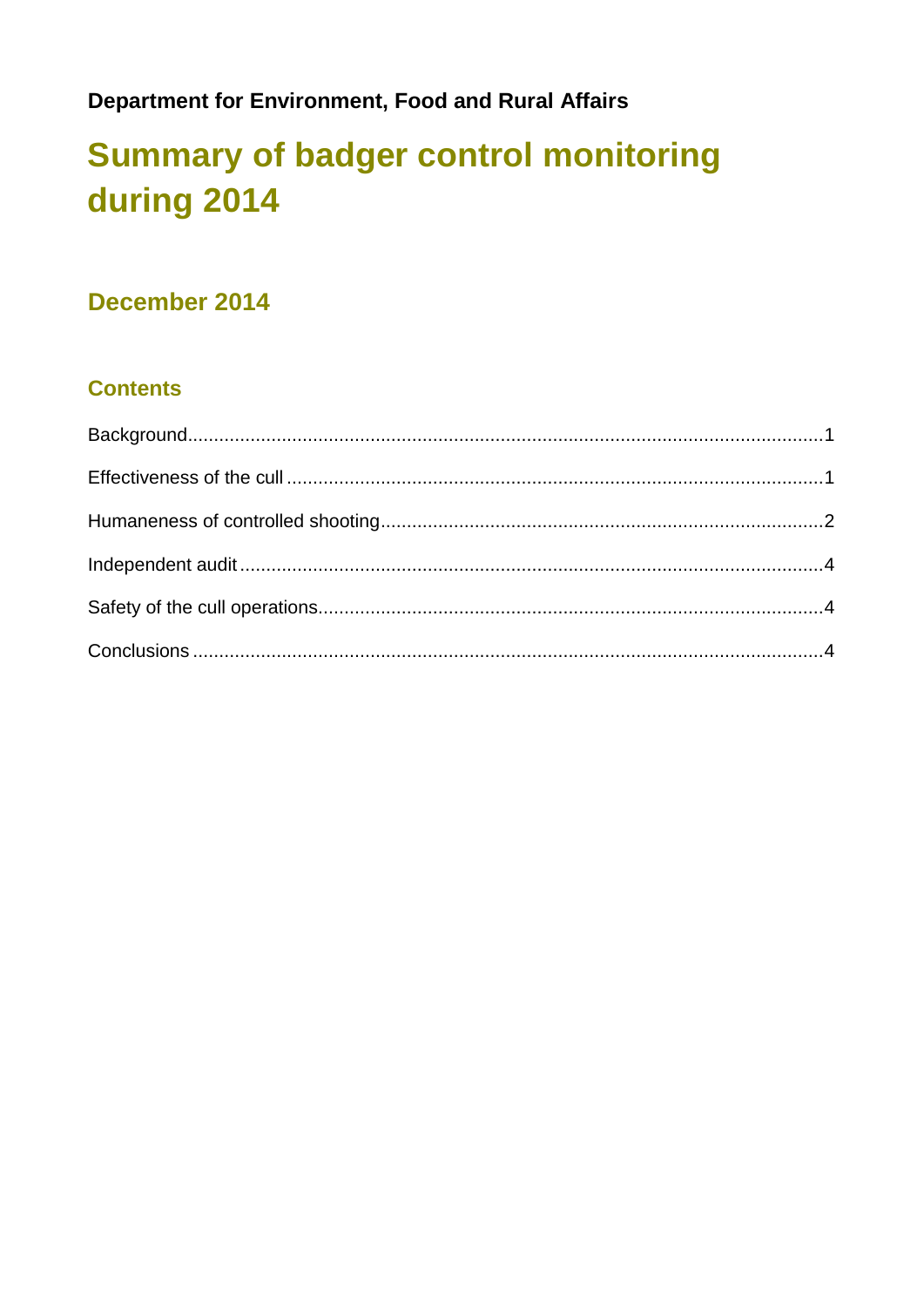# <span id="page-1-0"></span>**Background**

On 9<sup>th</sup> September, the Secretary of State confirmed that the second year of the four-year badger culls in Somerset and Gloucestershire was underway.

This document sets out the outcomes of those culls from the monitoring conducted. A summary of the monitoring to be carried out during the culls was published on 26<sup>th</sup> August and is available here:

[https://www.gov.uk/government/publications/monitoring-the-humaneness-and](https://www.gov.uk/government/publications/monitoring-the-humaneness-and-effectiveness-of-badger-culling-in-2014)[effectiveness-of-badger-culling-in-2014](https://www.gov.uk/government/publications/monitoring-the-humaneness-and-effectiveness-of-badger-culling-in-2014)

## <span id="page-1-1"></span>**Effectiveness of the cull**

#### **Number of badgers removed**

Estimates of the numbers of badgers to be removed from each cull area were made for the purposes of giving advice to Natural England (NE) for the setting of minimum and maximum numbers. The estimates, and methodologies and rationale used, were published in August 2014:

[https://www.gov.uk/government/publications/advice-to-natural-england-on-setting](https://www.gov.uk/government/publications/advice-to-natural-england-on-setting-minimum-and-maximum-numbers-to-be-culled-in-year-2)[minimum-and-maximum-numbers-to-be-culled-in-year-2](https://www.gov.uk/government/publications/advice-to-natural-england-on-setting-minimum-and-maximum-numbers-to-be-culled-in-year-2)

|                                         |     | West Somerset West Gloucestershire |
|-----------------------------------------|-----|------------------------------------|
| Minimum number                          | 316 | 615                                |
| Maximum number                          | 785 | 1091                               |
| Badgers culled – total                  | 341 | 274                                |
| Of which -culled by controlled shooting | 147 | 166                                |
| -culled by cage trapping                | 194 | 108                                |

The number of badgers removed in 2014 against the minimum and maximum number is set out in the table below for each area.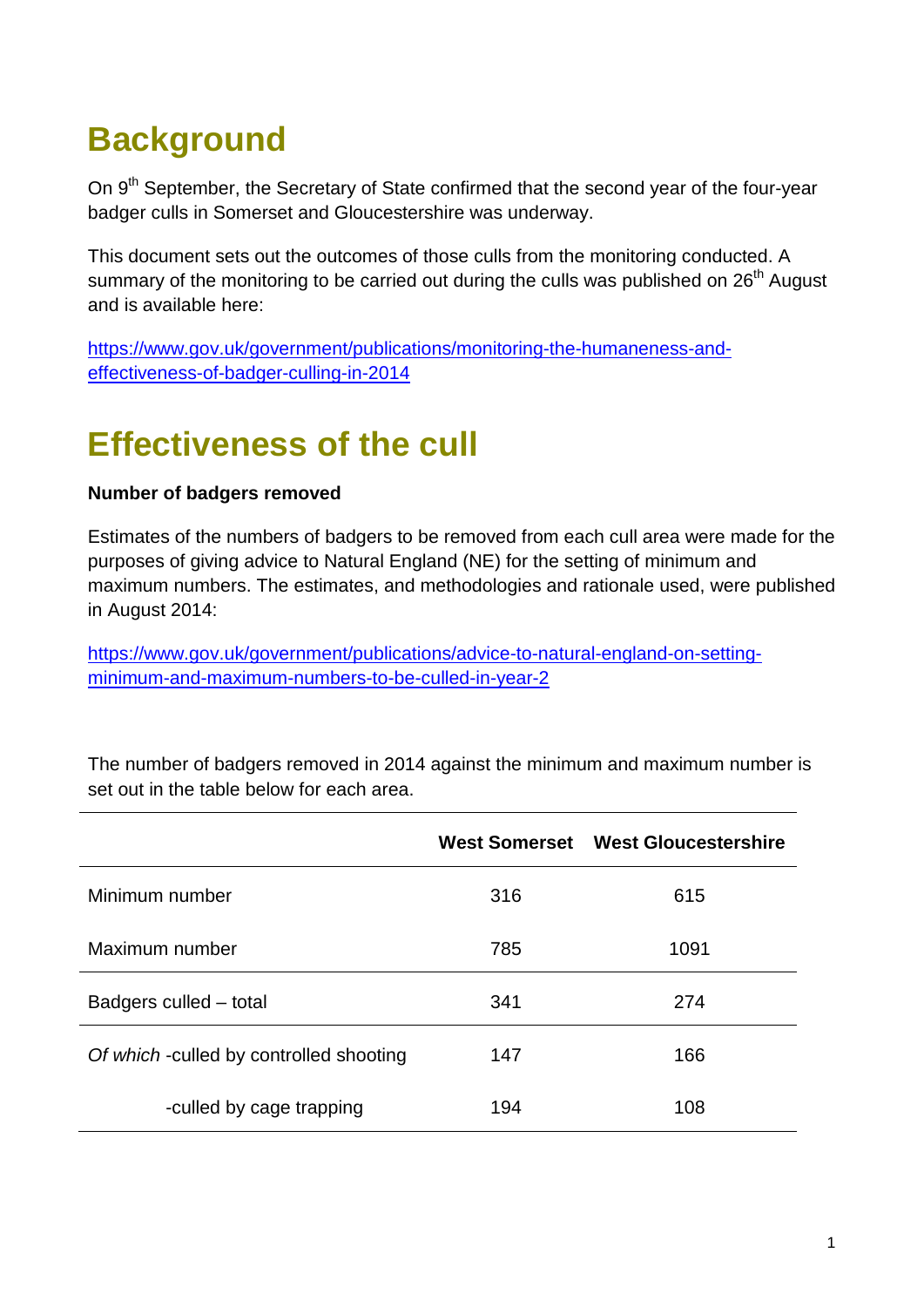#### **Summary of effort analysis**

In the second year of the cull, enhanced requirements for data on levels of effort were implemented. The numbers of hours of contractor effort and numbers of traps set were recorded on a daily basis in all accessible land parcels. This provided NE with regular spatial information on activity, which enabled the monitoring team to closely follow the progress that each cull company was making towards the minimum and maximum numbers, and assess whether sufficient resource was being effectively deployed. NE will also use this information to inform their requirements for future culls. The total effort exerted in each cull area is shown in annexes A1 and A2. The detailed data are not being released because it is operationally sensitive for future culls.

In some cases, the level of effort deployed and the removal of badgers may have been affected by the presence of anti-cull activists where culling took place. Contractors gave public safety priority and stopped or paused activities until it was safe to continue operations. It was noted that the level of interference by anti-cull activists was higher in West Gloucestershire than in West Somerset.

## <span id="page-2-0"></span>**Humaneness of controlled shooting**

Humaneness was monitored using two approaches,

- Observations by NE staff of badgers being shot at by controlled shooting; and
- Post-mortem examination of badgers culled by controlled shooting.

As with last year, the post-mortem data was supplementary to the field monitoring. We focused the post-mortems in 2014 to confirm that shot placement was in accordance with the recommended target area in the Best Practice Guidance for Controlled Shooting by recording severe damage in the recommended target area, which is likely to cause rapid death. Because of the difference in post mortem (PM) protocols, the approach used in 2014 is not directly comparable to the PM examinations last year.

This year, the outcomes of PM examinations were provided to NE so that feedback could be given to the cull companies and individual contractors followed-up. It also allowed observations of shooting to be correlated with PM reports.

#### **Summary of controlled shooting observations**

NE has summarised its observations of controlled shooting in Annex B with more detail in Annexes C1 and C2. Of 63 badgers observed by NE staff being shot at using controlled shooting, 6 were not retrieved. Details of the NE observations of these six badgers can be found in Annex B Table 6. From the descriptions in that table, all six shots appear to be misses. In such cases there is some element of uncertainty as to whether these badgers were hit or missed, but following the IEP's approach that assumed a non-retrieved badger might have been hit, we have assumed these animals were at risk of experiencing marked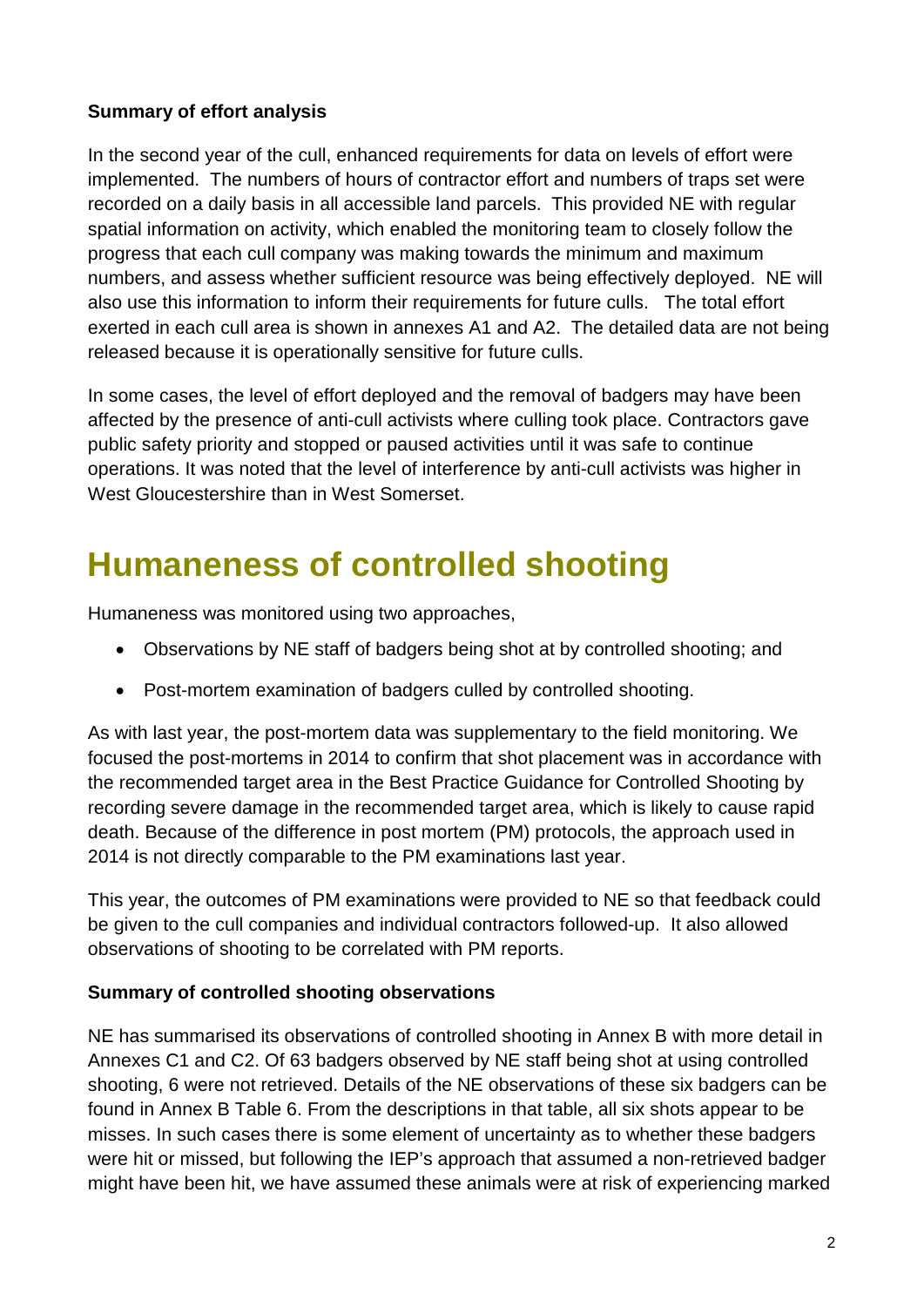pain, using the same assumptions as those used in 2013. This non-retrieval rate of 9.5%  $(6/63, 95\%$  confidence interval 4.[1](#page-3-1)%-18.6%<sup>1</sup>) is a slight improvement on last year's nonretrieval rate of 11.4% (10/88, 95% CI 6.0%-19.2%) although this improvement is not statistically significant.

The vast majority of hit badgers are reported to have "dropped to the shot" after being hit. None of the observed badgers took an excessively long time to die (greater than 5 minutes) as, had they done, those cases would have been noted by NE. This compares to the one badger of the 69 monitored in 2013 whose time to death was recorded as greater than five minutes.

### **Summary of post-mortem data**

The post-mortem protocol can be found in Annex D with the results spreadsheet in Annex E, and a description of the differences between this year's protocol and last year's in Annex F.

Of the 313 badgers shot by controlled shooting in the two cull areas in 2014, post-mortem examinations were carried out on 234 badgers. This compares with 158 post-mortems of the 1049 badgers culled by controlled shooting in 2013.

Of the 234 post-mortem examinations, one was uninterpretable due to post-mortem degradation of the carcase. Of the remaining 233 there was major thoracic damage in 195 badgers (83.7%). Of the other 38 badgers, 6 had major damage in the head and neck area only and the remaining animals had a range of pathology recorded.

This cannot be directly compared with the post-mortem results from 2013 as the protocol was different although in 2013 135/158 (85.4%) were assessed as having a thoracic "acute" lesion profile.

There was a difference in the proportion of shot badgers having major thoracic damage between the two areas with 78.7% of West Gloucestershire badgers having major thoracic damage compared with 89.2% of West Somerset badgers. This difference is statistically significant (chi squared test p=0.03). There was no equivalent analysis carried out in 2013.

<span id="page-3-0"></span>All carcases from observed shots were examined by post-mortem. Of the four observed badgers that did not have major thoracic damage at post-mortem examination or where the post-mortem was uninterpretable, field observations showed all died rapidly.

<span id="page-3-1"></span> <sup>1</sup> Estimates of confidence intervals for proportions were produced using a "Modified Jeffries interval"(Brown and others 2001).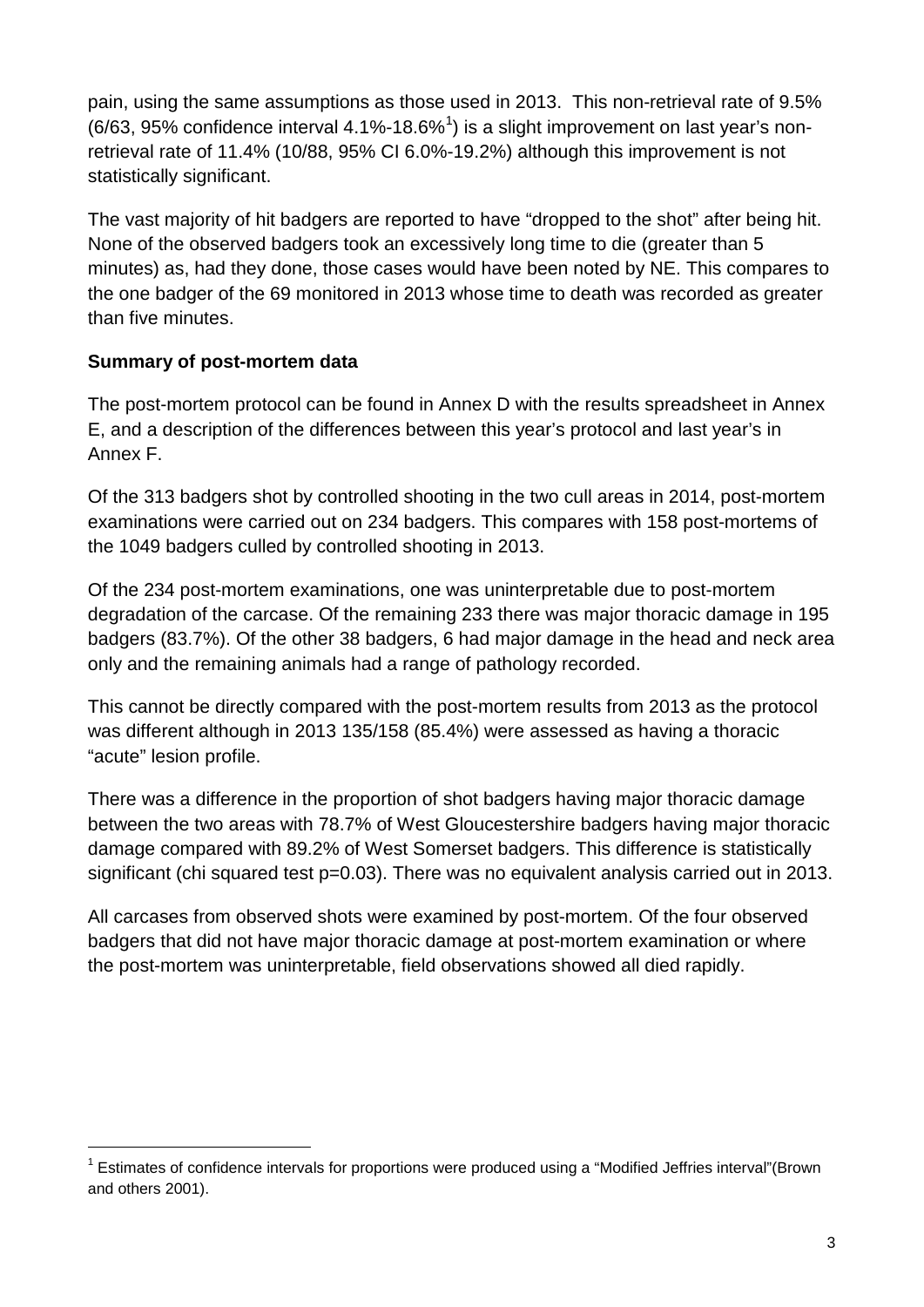# **Independent audit**

The independent audit was carried out by the same organisation as last year. After auditing the monitoring and data collection processes, the Auditor made a number of recommendations for how these processes could be enhanced. Her overall conclusion was that she was *"satisfied that the study has been run according to the SOPs* [Standard Operating Procedures] *and other available documents that were in place and that the data recorded is complete and accurate."*

The audit report can be found at Annex G. We welcome the recommendations and will consider how we can address them in monitoring any future culls.

## <span id="page-4-0"></span>**Safety of the cull operations**

The culls in both areas were carried out to a high standard of public safety. All contractors were retrained prior to the cull commencing in Year 2, both on the requirements of the Best Practice Guidance and in avoiding conflict with protestors.

In relation to the use of firearms in both cull areas, no significant incidents affecting public safety were reported.

# <span id="page-4-1"></span>**Conclusions**

The results from the 2014 monitoring suggests that the levels of accuracy achieved in this year's cull, were slightly, but not significantly improved compared to 2013. The likelihood of suffering in badgers is comparable with the range of outcomes reported when other culling activities currently accepted by society have been assessed. We noted a small difference between accuracy in West Somerset and West Gloucestershire. This might reflect the difficult circumstances that contractors were working under in Gloucestershire with widespread interference by anti-cull activists. The outcome of this year's cull in Somerset indicates that industry-led culling can, in the right circumstances, deliver the level of effectiveness required to be confident of achieving disease control benefits and that the culls in both areas were carried out to a high standard of public safety. There is a need for continued training of contractors, to ensure high standards of effectiveness, humaneness and safety.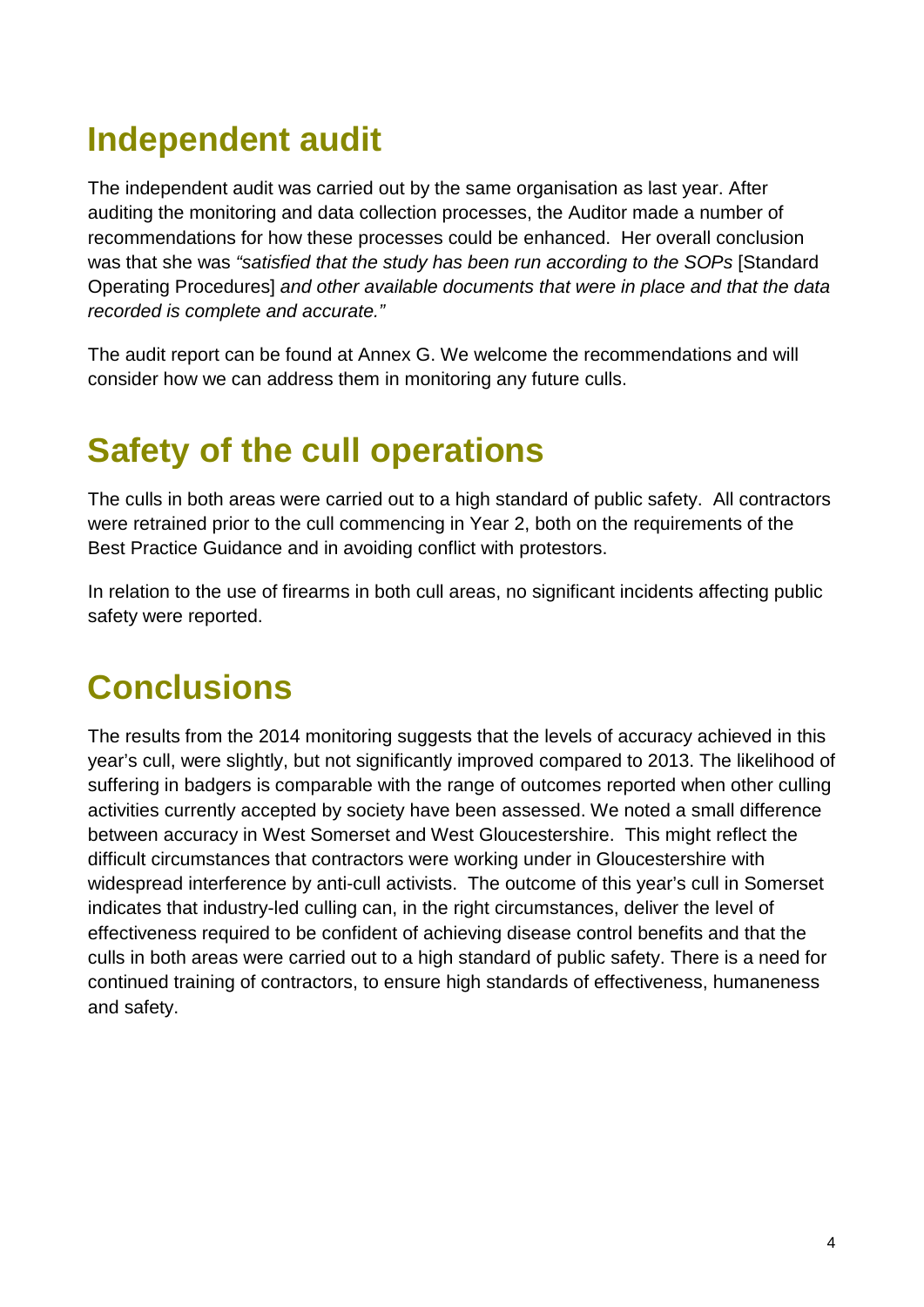### **Annexes**

| Annex                         | Title                                           |
|-------------------------------|-------------------------------------------------|
| A1 A2                         | Efficacy summary reports for the two areas.     |
| B                             | NE report of humaneness monitoring observations |
| C <sub>1</sub> C <sub>2</sub> | NE humaneness monitoring data spreadsheets      |
|                               | The Post-mortem protocol                        |
| F                             | The Post-mortem data spreadsheet                |
| F                             | Overview of Post-mortem protocol differences    |
|                               | The audit report                                |